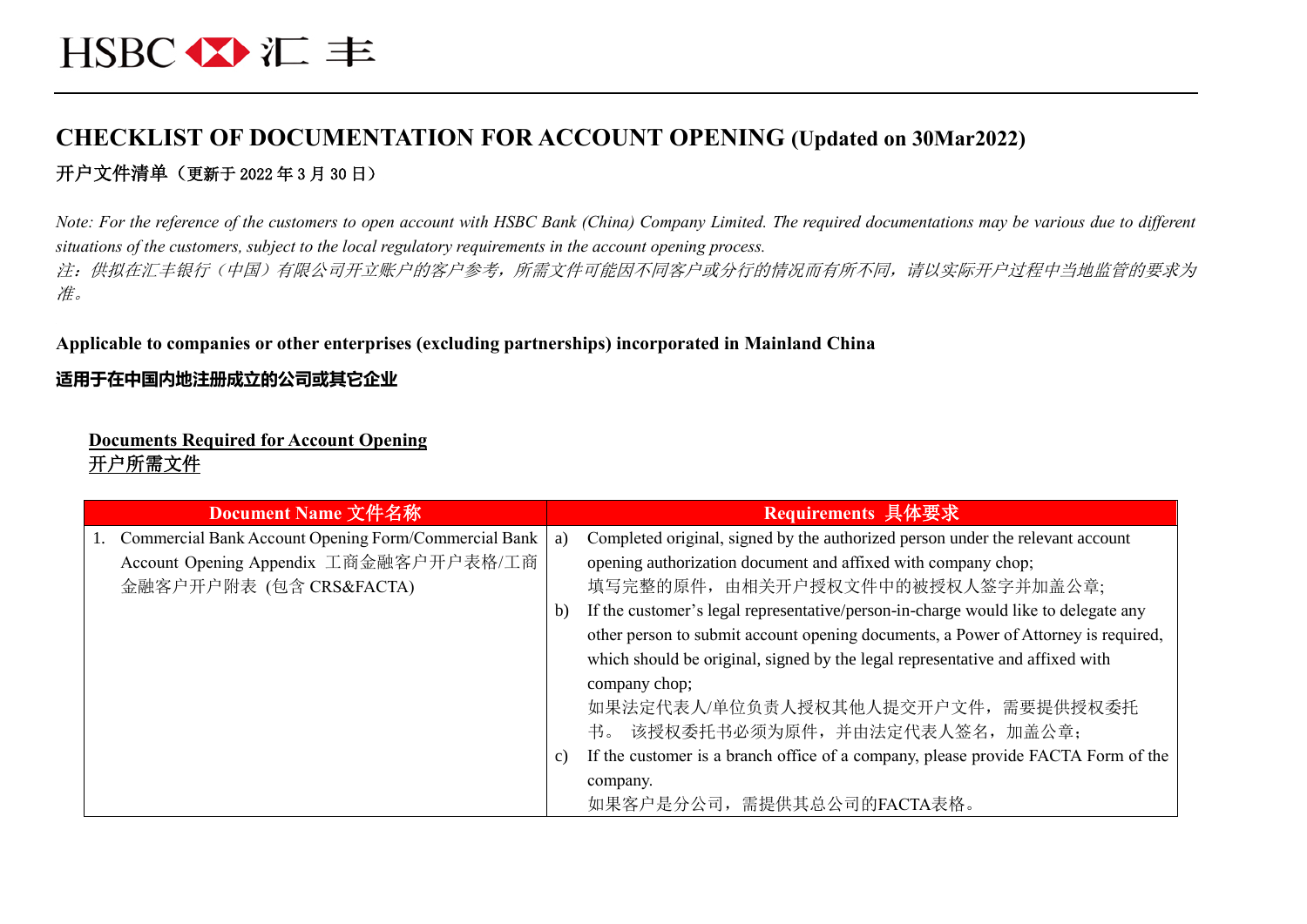|    |                                                              | 注:表格下载链接如下                                                                                     |
|----|--------------------------------------------------------------|------------------------------------------------------------------------------------------------|
|    |                                                              | 工商金融客户开户表格/工商金融客户开户附表的链接                                                                       |
|    |                                                              | Link of Commencial Bank Account Opening Form / Appendix                                        |
|    | 2. Business License or equivalent license                    | a) Original, and certified true copy affixed with company chop;                                |
|    | 营业执照或同等效力的执照                                                 | 正本原件,及加盖公章的复印件;                                                                                |
|    |                                                              | b) If new customer is a branch office of a company, please also provide this document of       |
|    |                                                              | the company in addition to this of the branch office.                                          |
|    |                                                              | 如果新客户是分公司,需同时提供总公司与分公司的该项文件。                                                                   |
| 3. | Basic Account Opening Certificate or the information of      | Original;                                                                                      |
|    | <b>Basic Account</b>                                         | 正本原件;                                                                                          |
|    | 基本存款账户开户许可证或基本存款账户信息                                         |                                                                                                |
| 4. | Valid certificate of approval issued by Foreign Economic and | Original, and certified true copy affixed with company chop.                                   |
|    | Trade Commission (or Ministry of Commerce) and/or other      | 原件,及加盖公章的复印件。                                                                                  |
|    | competent authorities; or "Filing Receipt for Foreign-Funded |                                                                                                |
|    | Enterprises Establishment" or "Filing Receipt for Foreign-   |                                                                                                |
|    | Funded Enterprises Changes" received from relevant Filing    |                                                                                                |
|    | Authorities (if applicable) (as the case may be)             |                                                                                                |
|    | 外经贸委(或商务部)及/或其它有关主管部门颁发的有                                    |                                                                                                |
|    | 效的批准证书; 或通过备案机构领取的《外商投资企业设                                   |                                                                                                |
|    | 立备案回执》或《外商投资企业变更备案回执》(如适用)                                   |                                                                                                |
|    | 或自贸试验区备案证明(视情况而定)                                            |                                                                                                |
| 5. | Memorandum/Articles of Association and amendments            | Original, or certified true copy signed by the customer's legal representative or any director |
|    | 公司章程/及有关修订文件                                                 | and affixed with company chop at the first page, stating the total pages and date.             |
|    |                                                              | 原件, 或证明为真实的复印件, 在首页由法定代表人或任意董事签字并加盖公章,                                                         |
|    |                                                              | 并注明页数及日期                                                                                       |
|    | 6. Account Mandate or equivalent document                    | a) Completed original;                                                                         |
|    | 账户授权书或同类文件                                                   | 填写完整的原件;                                                                                       |
|    |                                                              | The Bank's standard format mandate is preferred;<br>b)                                         |
|    |                                                              | 建议使用银行标准格式的账户授权书;                                                                              |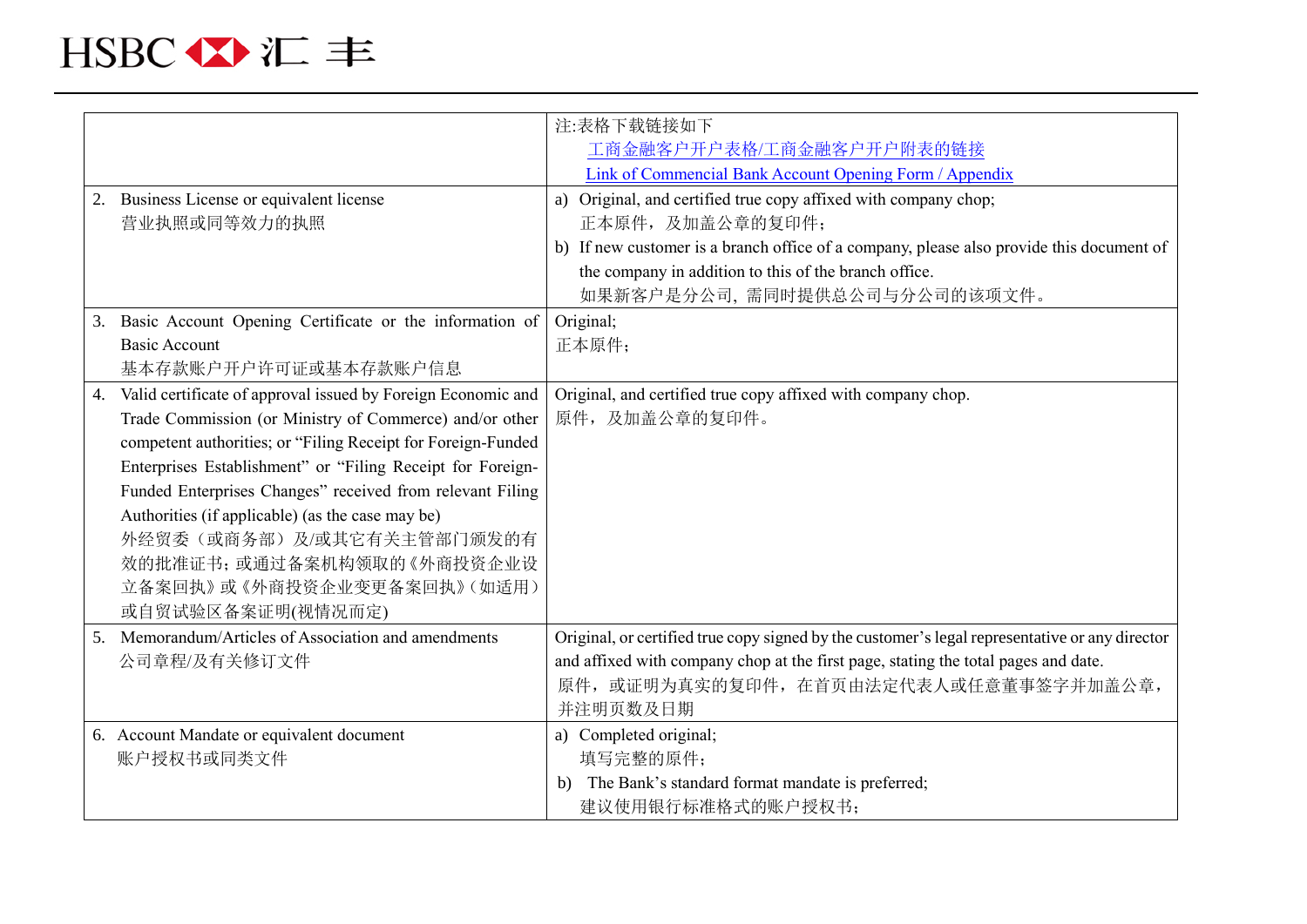# HSBC 公汇丰

|    |                                                              | C)       | Issued by the internal decision-making organization / person of the customer.<br>须由客户的有权决策机构/有权决策人签署出具。                                                                                    |
|----|--------------------------------------------------------------|----------|--------------------------------------------------------------------------------------------------------------------------------------------------------------------------------------------|
|    | Identification documents of the relevant persons<br>相关人员身份证件 | a)<br>b) | Original ID of the customer's legal representative/person-in-charge, and certified true<br>copy affixed with company chop;<br>法定代表人/单位负责人的身份证件原件, 及加盖公章的复印件;<br>ISA of HSBCnet ID<br>网银管理员 |
| 8. | Completed account opening application form issued by         |          | Completed original affixed with company chop.                                                                                                                                              |
|    | People's Bank of China (if applicable)                       |          | 填写完整的原件,并加盖公章。                                                                                                                                                                             |
|    | 开立单位银行结算账户申请书(如适用)                                           |          |                                                                                                                                                                                            |
|    | 9. Code for special entity (if applicable)                   |          | Certified true copy signed by the any director                                                                                                                                             |
|    | 特殊机构代码 (如适用)                                                 |          | 任意董事在经验证真实的复印件上签字                                                                                                                                                                          |

### **Additional Document Required for Specific Account Opening** 开立特定账户所需其他文件

| Document Name 文件名称                                               | Requirements 具体要求                                                                    |
|------------------------------------------------------------------|--------------------------------------------------------------------------------------|
| Foreign currency account                                         | Affixed with company chop;<br>a)                                                     |
| 开立外币账户的附加文件                                                      | 加盖公章;                                                                                |
| Basic information for enterprises issued by State Administration | For the enterprise required to conduct Balance of Payment reporting.<br>$\mathbf{b}$ |
| for Foreign Exchange (if applicable)                             | 适用于有国际收支申报需要的单位。                                                                     |
| 组织机构基本情况表 (如适用)                                                  |                                                                                      |
| <b>FCY Capital Account</b>                                       | Original, and certified true copy affixed with company chop.                         |
| 外币资本金账户                                                          | 原件及加盖公章的复印件。                                                                         |
| Transaction handling certificates (including approval documents, |                                                                                      |
| transaction registration certificates)                           |                                                                                      |
| 业务办理凭证(含核准件、业务登记凭证)                                              |                                                                                      |
| FCY Working Capital Loan/Fixed Asset Loan/Project Finance        | Original, and certified true copy affixed with company chop.                         |
| Loan Account                                                     | 原件及加盖公章的复印件。                                                                         |